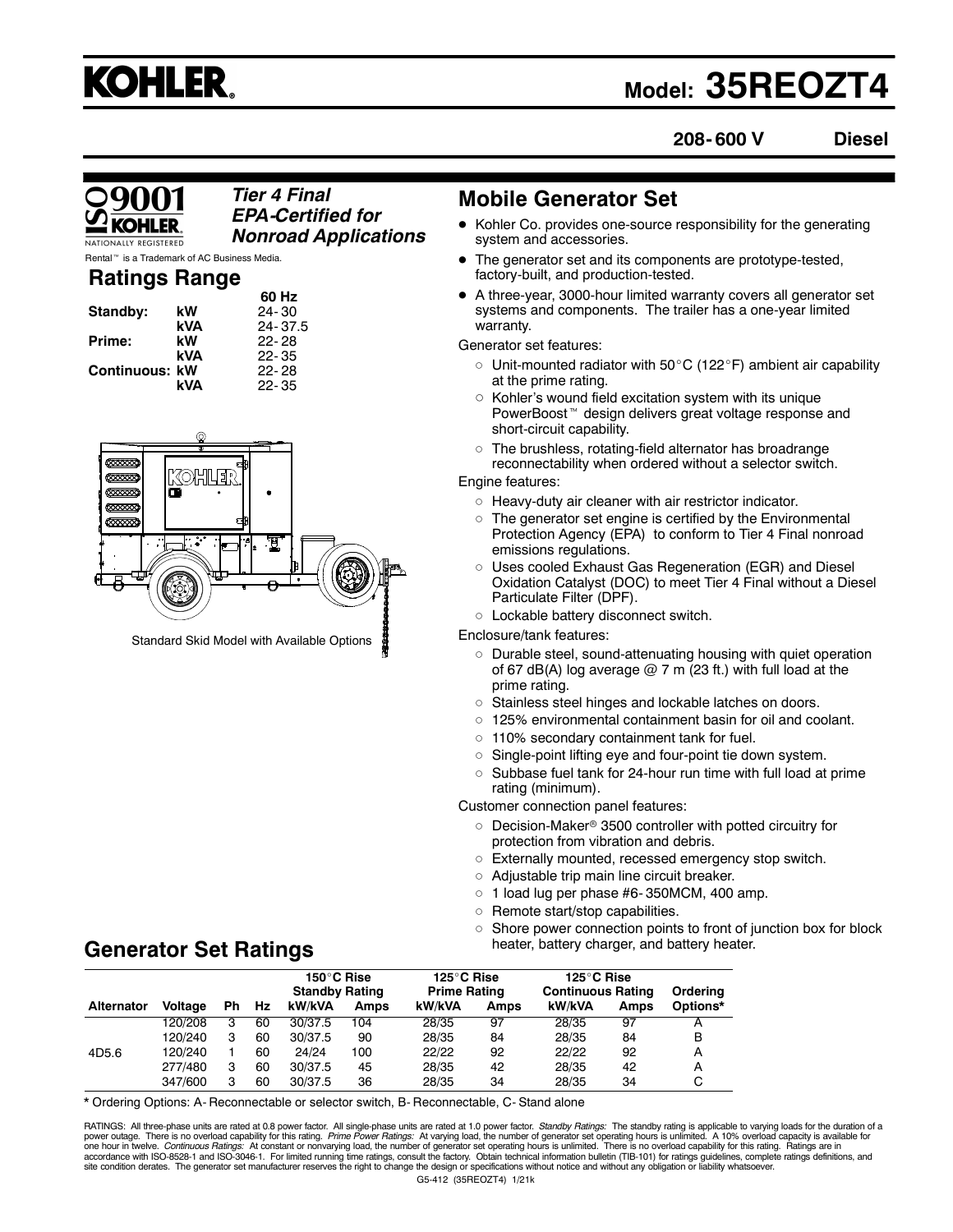## **Alternator Specifications**

#### **Specifications Alternator**

Manufacturer **Kohler** Kohler Type **1998**<br>Exciter type 1998 **Exciter** type 1999 **Brushless**, Wound-Field Leads: quantity, type Voltage regulator **Solid State, Volts/Hz** Insulation: NEMA MG1<br>
Material Class H Material Class H<br>Temperature rise Temporature is the Material Solid 150°C, 9 Bearing: quantity, type Coupling **Flexible Disc** Amortisseur windings Full Voltage regulation, no-load to full-load  $\pm 0.5\%$ <br>One-step load acceptance 100% of Rating One-step load acceptance 100% of Rating<br>
Unbalanced load capability 100% of Rated Standby Unbalanced load capability

4D5.6 (12 lead)

Brushless, Wound-Field<br>12. Reconnectable 6, 600 Volt 150°C, Standby<br>1. Sealed Current Peak motor starting kVA:<br>480 V 4D5.6 (12 lead) 76<br>76

- NEMA MG1, IEEE, and ANSI standards compliance for temperature rise and motor starting.
- Capable of sustained line-to-neutral short-circuit current of up to 300% of the rated current for up to 2 seconds. (IEC 60092-301 short-circuit performance.)
- Sustained short-circuit current enabling downstream circuit breakers to trip without collapsing the alternator field.
- Self-ventilated and dripproof construction.
- Windings are vacuum-impregnated with epoxy varnish for dependability and long life.
- Superior voltage waveform from a two-thirds pitch stator and skewed rotor.

## **Application Data**

## **Fuel**

#### **Engine Specifications** Manufacturer **Kohler Diesel** Engine: model, type KDI 1903 TCR 4-Cycle, Turbocharged Cylinder arrangement 3 Inline<br>
Displacement, L (cu. in.) 3 2 1.9 (115.9) Displacement, L (cu. in.) 1.9 (115.9)<br>Bore and stroke, mm (in.) 88 x 102 (3.46 x 4.01) Bore and stroke, mm (in.) Compression ratio 17.0:1 Piston speed, m/min. (ft./min.) 275 (905) Rated rpm Max. power at rated rpm, kW (HP) 37 (49) Valve (exhaust) material values Stainless Steel Governor type **Electronic** Frequency regulation, no-load to full-load Isochronous<br>Frequency requlation, steady state  $\pm 0.28\%$ Frequency requlation, steady state Air cleaner type, all models Dry

## **Exhaust**

**Engine**

#### **Exhaust System** Exhaust manifold type Dry Dry Dry<br>Exhaust flow at rated kW,  $m^3$ /min. (cfm) 6.7 (238) Exhaust flow at rated kW,  $m^3/m$ in. (cfm) Exhaust temperature at rated kW, dry exhaust,  $^{\circ}C$  ( $^{\circ}F$ ) 382 (720) Allowable back pressure,<br>kPa (in. Hg) 7- 12 (2.1- 3.5) Back pressure available after losses due to exhaust aftertreatment system, kPa (in. Hg) 6.7 (2.0)

## **Engine Electrical**

| Negative |
|----------|
| 12       |
| 80       |
| 12       |
|          |
| One, 950 |
| 12       |
|          |

| <b>Fuel System</b>                         |                                                                                                              |
|--------------------------------------------|--------------------------------------------------------------------------------------------------------------|
| Fuel supply line, min. ID, mm (in.)        | 8(0.31)                                                                                                      |
| Fuel return line, min. ID, mm (in.)        | 6.3(0.25)                                                                                                    |
| Max. lift, fuel pump: type, m (ft.)        | Mechanical, 2.5 (8.2)                                                                                        |
| Max. fuel flow, Lph (gph)                  | 35.9(9.3)                                                                                                    |
| Max. return line restriction, kPa (in. Hq) | 20(5.9)                                                                                                      |
| Fuel prime pump                            | Manual                                                                                                       |
| Fuel filter                                |                                                                                                              |
| Primary                                    | 5 Microns $\omega$ 98%<br>Efficiency                                                                         |
| Water separator                            | Yes                                                                                                          |
| Recommended fuel                           | <b>ASTM D975 or EN 590</b><br>Ultra Low Sulfur Diesel<br>(ULSD) with sulfur content<br>$<$ 15 mg/kg (15 ppm) |

## **Lubrication**

| <b>Lubricating System</b>                                      |                        |  |
|----------------------------------------------------------------|------------------------|--|
| Type                                                           | <b>Full Pressure</b>   |  |
| Oil pan capacity, L (qt.) $\S$                                 | 8.4(8.9)               |  |
| Oil pan capacity with filter, L (qt.) $\S$                     | 8.7(9.2)               |  |
| Oil filter: quantity, type $\S$                                | One, Cartridge         |  |
| Oil type $§$                                                   | API CJ-4 or ACEA E6-E9 |  |
| § Kohler recommends the use of Kohler Genuine oil and filters. |                        |  |

## **Cooling**

#### **Radiator System**

Radiator system capacity, including engine, L (gal.) 17.2 (4.5)

## **Operation Requirements**

| <b>Air Requirements</b>                                                     |             |
|-----------------------------------------------------------------------------|-------------|
| Radiator-cooled cooling air,<br>$m^3$ /min. (scfm) $\dagger$                | 96.3 (3400) |
| Combustion air, m <sup>3</sup> /min. (cfm)                                  | 2.4(86.3)   |
| Heat rejected to ambient air:                                               |             |
| Engine, kW (Btu/min.)                                                       | 28 (1592)   |
| Alternator, kW (Btu/min.)                                                   | 6.5(369)    |
| $\dagger$ Air density = 1.20 kg/m <sup>3</sup> (0.075 lbm/ft <sup>3</sup> ) |             |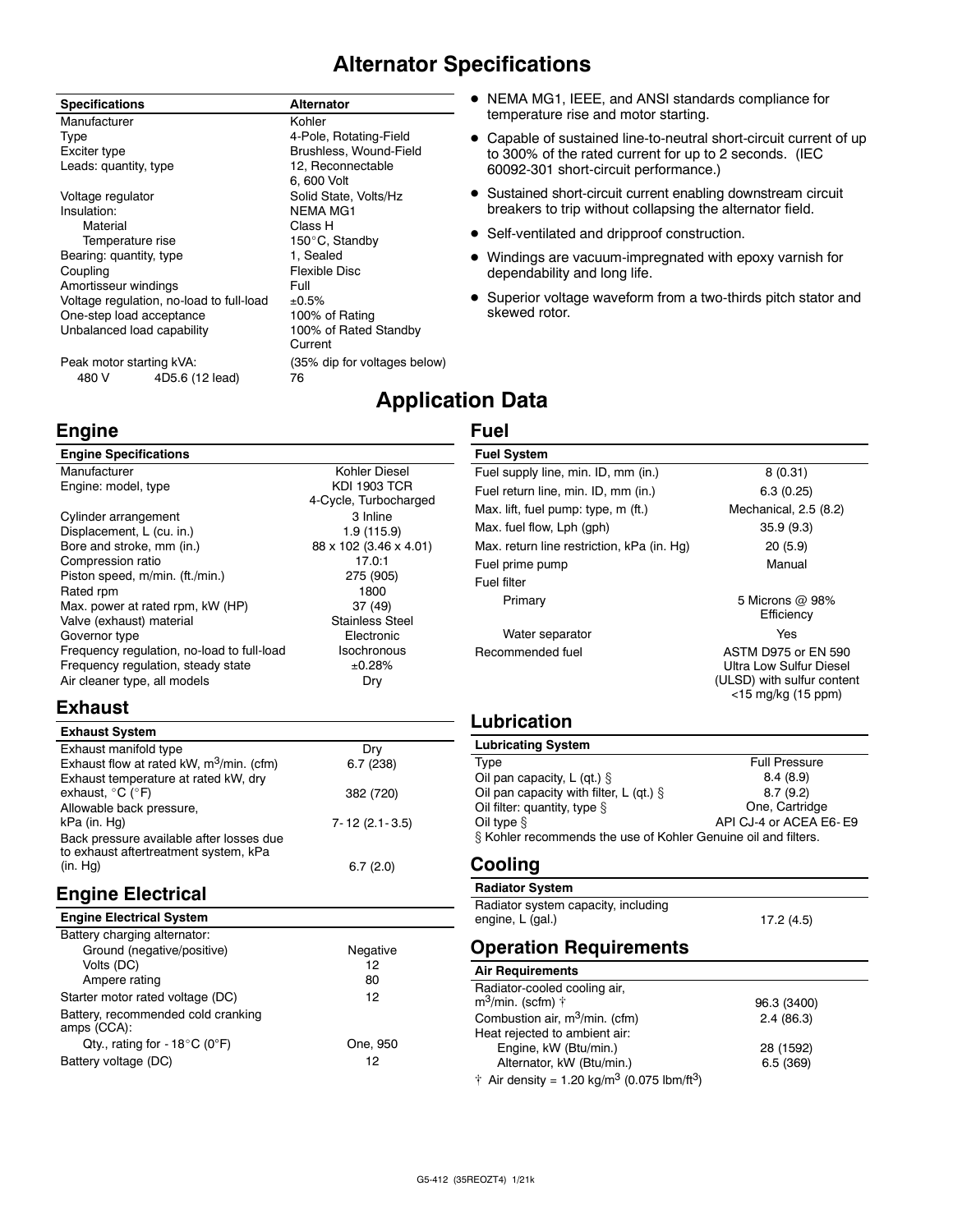#### **Fuel Consumption**

| Diesel, Lph (gph) at % load | Standby<br><b>Ratings</b> | Prime<br><b>Ratings</b> |
|-----------------------------|---------------------------|-------------------------|
| 100%                        | 10.5(2.8)                 | 9.8(2.6)                |
| 75%                         | $7.8$ $(2.1)$             | 7.3(1.9)                |
| 50%                         | 5.4(1.4)                  | 5.0(1.3)                |
| 25%                         | 3.1(0.8)                  | 2.9(0.8)                |
| $0\%$                       | $0.8$ $(0.2)$             | 0.7(0.2)                |

**Note:** For continuous rating fuel consumption, use the prime ratings data.



#### **Decision-Maker 3500 Paralleling Controller**

Provides advanced control, system monitoring, and system diagnostics for optimum performance and compatibility.

- Paralleling capability with bus sensing, first-on logic, synchronizer, and (isochronous, droop, and external controlled) load sharing
- Digital display with adjustable contrast and menu control provide easy local data access
- Measurements are selectable in metric or English units
- Remote communication thru a PC via network or serial configuration
- Controller supports Modbus<sup>®</sup> protocol
- $\bullet$  Integrated hybrid voltage regulator with  $\pm 0.5\%$  regulation
- Potted circuitry for protection from vibration and debris
- Built-in alternator thermal overload protection
- NFPA 110 Level 1 capability

## **Fuel Tank**

- Subbase fuel tank for 24-hour run time with full load at prime rating (minimum).
- Fuel tank includes the fuel level gauge, fuel fill with lockable cap, and an atmospheric vent.
- The secondary containment tank's construction protects against fuel leaks or ruptures. The inner (primary) tank is sealed inside the outer (secondary) tank. The outer tank contains the fuel if the inner tank leaks or ruptures.
- Both the inner and outer tanks have emergency relief vents.

**Fuel Tank Specifications**

## Fuel tank capacity 293 L (77 gal.) **Available Voltage Selector Switch**



**3-Position**

- Voltage selector switch, 3-position lockable, wired for:
	- $\circ$  120/240 volt, 1 phase
	- $\circ$   $\,$  120/208 volt, 3 phase
	- $\circ$  277/480 volt, 3 phase

Modbus<sup>®</sup> is a registered trademark of Schneider Electric.

## **Customer Connection Panel**



- Viewable generator set controller with security cover
- Emergency stop switch
- Shore power connector, 120 V, 15 amp (for battery charger, battery heater, block heater, and one extra customer outlet)
- Remote start connection
- Mobile paralleling box connection
- Main line circuit breaker
	- Reconnectable and selector switch models: Rating 150 amps, field adjustable based on voltage selected
	- 600 volt models: Rating 60 amps, field adjustable
- Available Options, see page 4
	- Two 15-amp 120 V, 1 phase, GFCI duplex receptacles (includes circuit breakers)
	- $\circ$  Three 50-amp 240 V twistlock receptacles (includes circuit breakers)
	- Color-coded camlock connectors

## **Available Trailer**

(Available Options, see page 4)

- Single-axle trailer with electric brake system and battery back-up breakaway system.
- DOT and TC (Transport Canada) compliant per current specifications published by both agencies, at the time of trailer manufacture.
- 2 5/16 in. ball hitch coupler with adaptability for an optional Lunette eye.
- Running lights with 7-wire harness and connector.
- Front tongue jack.

#### **Trailer Specifications**

| Axle Rating | Single, 2721 kg (6000 lb.)                             |
|-------------|--------------------------------------------------------|
| Tires       | ST225/75R15 LRE<br>with 1284 kg (2830 lb.) load rating |
|             |                                                        |
| Wheels      | Steel, $15 \times 6$ , 6-bolt                          |

## **Available Draggable Fuel Tank**

(Available Options, see page 4)

Heavy gauge steel skid with integrated drains and pull bars.